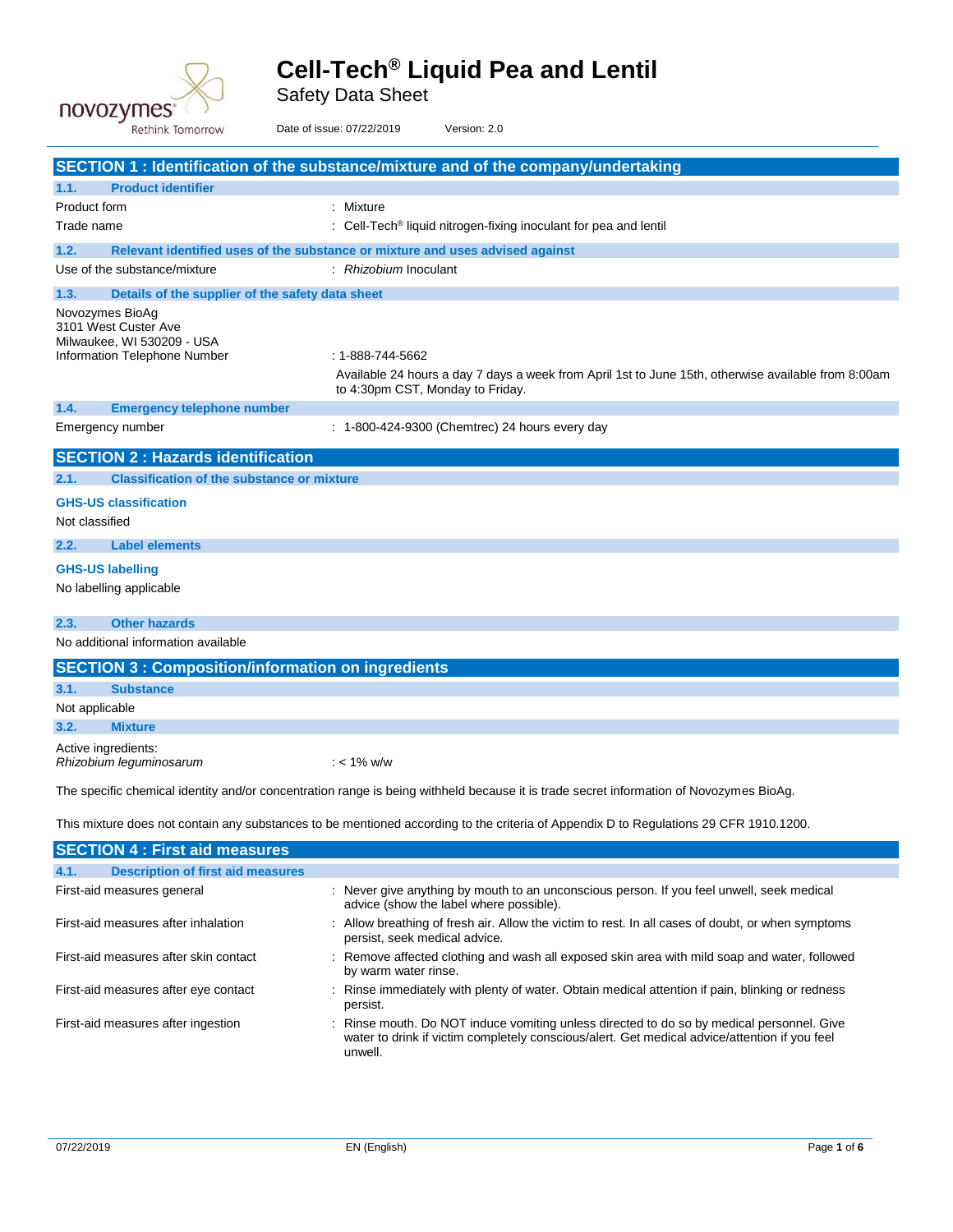Safety Data Sheet

| 4.2.<br>Most important symptoms and effects, both acute and delayed                                     |                                                                                                                                                                                                                                                                                                                                                                                                                                                                                      |  |  |
|---------------------------------------------------------------------------------------------------------|--------------------------------------------------------------------------------------------------------------------------------------------------------------------------------------------------------------------------------------------------------------------------------------------------------------------------------------------------------------------------------------------------------------------------------------------------------------------------------------|--|--|
| Symptoms/injuries                                                                                       | Not expected to present a significant hazard under anticipated conditions of normal use. This<br>product contains beneficial microorganisms. Novozymes exclusively uses non-pathogenic<br>beneficial microorganisms that are considered to be non-allergenic, non-irritating and non-<br>sensitizing when used as directed. Exposure to very high levels of airborne microbial spores<br>may result in very rare respiratory impairments or cause an allergic reaction in sensitized |  |  |
| Symptoms/injuries after eye contact                                                                     | individuals.<br>Contact may cause eye irritation.                                                                                                                                                                                                                                                                                                                                                                                                                                    |  |  |
| 4.3.<br>Indication of any immediate medical attention and special treatment needed                      |                                                                                                                                                                                                                                                                                                                                                                                                                                                                                      |  |  |
| Treat symptomatically                                                                                   |                                                                                                                                                                                                                                                                                                                                                                                                                                                                                      |  |  |
| <b>SECTION 5: Firefighting measures</b>                                                                 |                                                                                                                                                                                                                                                                                                                                                                                                                                                                                      |  |  |
| <b>Extinguishing media</b><br>5.1.                                                                      |                                                                                                                                                                                                                                                                                                                                                                                                                                                                                      |  |  |
| Suitable extinguishing media                                                                            | : Foam. Dry powder. Carbon dioxide. Water spray. Sand. Use extinguishing media appropriate                                                                                                                                                                                                                                                                                                                                                                                           |  |  |
|                                                                                                         | for surrounding fire.                                                                                                                                                                                                                                                                                                                                                                                                                                                                |  |  |
| Unsuitable extinguishing media                                                                          | Do not use a heavy water stream.                                                                                                                                                                                                                                                                                                                                                                                                                                                     |  |  |
| 5.2.<br>Special hazards arising from the substance or mixture                                           |                                                                                                                                                                                                                                                                                                                                                                                                                                                                                      |  |  |
| Fire hazard                                                                                             | : None known.                                                                                                                                                                                                                                                                                                                                                                                                                                                                        |  |  |
| <b>Explosion hazard</b>                                                                                 | None known.                                                                                                                                                                                                                                                                                                                                                                                                                                                                          |  |  |
| Reactivity                                                                                              | : Thermal decomposition generates : carbon oxides. hydrocarbons.                                                                                                                                                                                                                                                                                                                                                                                                                     |  |  |
| 5.3.<br><b>Advice for firefighters</b>                                                                  |                                                                                                                                                                                                                                                                                                                                                                                                                                                                                      |  |  |
| Firefighting instructions                                                                               | : Use water spray or fog for cooling exposed containers. Exercise caution when fighting any<br>chemical fire. Prevent fire-fighting water from entering environment.                                                                                                                                                                                                                                                                                                                 |  |  |
| Protective equipment for firefighters                                                                   | : As in any fire, wear self-contained breathing apparatus pressure-demand, MSHA/NIOSH<br>(approved or equivalent) and full protective gear.                                                                                                                                                                                                                                                                                                                                          |  |  |
| <b>SECTION 6 : Accidental release measures</b>                                                          |                                                                                                                                                                                                                                                                                                                                                                                                                                                                                      |  |  |
| 6.1.<br>Personal precautions, protective equipment and emergency procedures                             |                                                                                                                                                                                                                                                                                                                                                                                                                                                                                      |  |  |
| 6.1.1.<br>For non-emergency personnel<br><b>Emergency procedures</b>                                    | : Evacuate unnecessary personnel.                                                                                                                                                                                                                                                                                                                                                                                                                                                    |  |  |
| 6.1.2.<br>For emergency responders                                                                      |                                                                                                                                                                                                                                                                                                                                                                                                                                                                                      |  |  |
| Protective equipment                                                                                    | : Equip cleanup crew with proper protection.                                                                                                                                                                                                                                                                                                                                                                                                                                         |  |  |
| <b>Emergency procedures</b>                                                                             | : Ventilate area.                                                                                                                                                                                                                                                                                                                                                                                                                                                                    |  |  |
| 6.2.<br><b>Environmental precautions</b>                                                                |                                                                                                                                                                                                                                                                                                                                                                                                                                                                                      |  |  |
| Prevent entry to sewers and public waters. Notify authorities if liquid enters sewers or public waters. |                                                                                                                                                                                                                                                                                                                                                                                                                                                                                      |  |  |
| Methods and material for containment and cleaning up<br>6.3.                                            |                                                                                                                                                                                                                                                                                                                                                                                                                                                                                      |  |  |
| Methods for cleaning up                                                                                 | : Soak up spills with inert solids, such as clay or diatomaceous earth as soon as possible. Collect<br>spillage. Store away from other materials. Collect all waste in suitable and labelled containers<br>and dispose according to local legislation.                                                                                                                                                                                                                               |  |  |
| 6.4.<br><b>Reference to other sections</b>                                                              |                                                                                                                                                                                                                                                                                                                                                                                                                                                                                      |  |  |
| No additional information available                                                                     |                                                                                                                                                                                                                                                                                                                                                                                                                                                                                      |  |  |
| <b>SECTION 7: Handling and storage</b>                                                                  |                                                                                                                                                                                                                                                                                                                                                                                                                                                                                      |  |  |
| <b>Precautions for safe handling</b><br>7.1.                                                            |                                                                                                                                                                                                                                                                                                                                                                                                                                                                                      |  |  |
| Precautions for safe handling                                                                           | : Wash hands and other exposed areas with mild soap and water before eating, drinking or<br>smoking and when leaving work. Provide adequate ventilation. Avoid contact with skin, eyes<br>and clothing.                                                                                                                                                                                                                                                                              |  |  |
| Hygiene measures                                                                                        | Wash hands thoroughly after handling. Handle in accordance with good industrial hygiene and<br>safety practices.                                                                                                                                                                                                                                                                                                                                                                     |  |  |
| Conditions for safe storage, including any incompatibilities<br>7.2.                                    |                                                                                                                                                                                                                                                                                                                                                                                                                                                                                      |  |  |
| Storage conditions                                                                                      | Keep only in the original container in a cool, well ventilated place away from: Direct sunlight,<br>Heat sources, Extremely high or low temperatures. Keep container closed when not in use.<br>Keep away from food, drink and animal feeding stuffs. Do not freeze.                                                                                                                                                                                                                 |  |  |
| Incompatible materials                                                                                  | Acids. Bases. Oxidizing agents. Reducing agents. Disinfectants, fungicides, and/or biocides<br>may inactivate.                                                                                                                                                                                                                                                                                                                                                                       |  |  |
| Storage temperature                                                                                     | : $4 - 12$ °C (39°F-54°F)                                                                                                                                                                                                                                                                                                                                                                                                                                                            |  |  |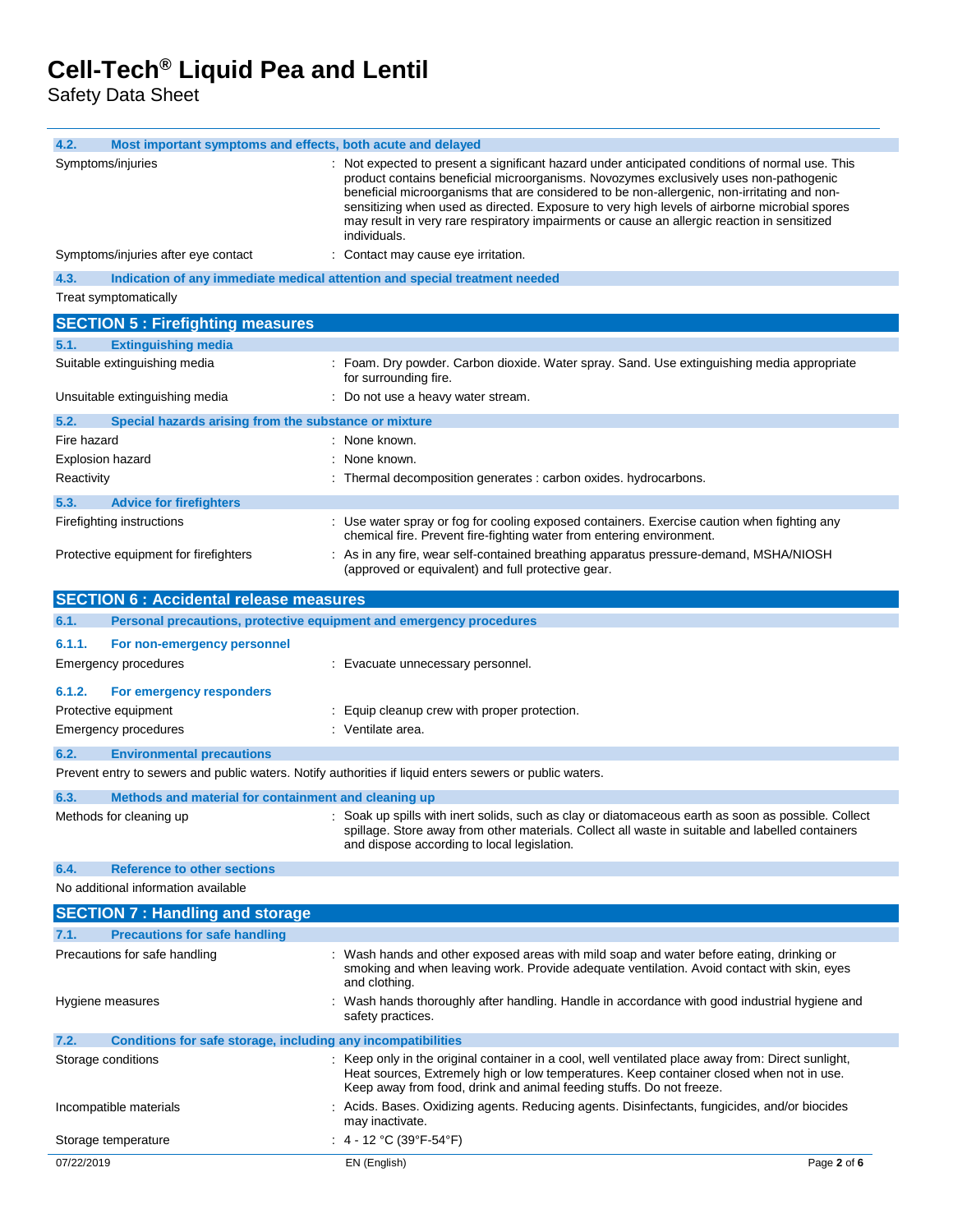Safety Data Sheet

#### **7.3. Specific end use(s)** No additional information available **SECTION 8 : Exposure controls/personal protection 8.1. Control parameters** No additional information available **8.2. Exposure controls** Appropriate engineering controls : Ensure adequate ventilation. Emergency eye wash fountains and safety showers should be available in the immediate vicinity of any potential exposure. Personal protective equipment : Avoid all unnecessary exposure. Protective goggles. Gloves. Protective clothing. Hand protection **in the set of the set of the set of the set of the set of the set of the set of the set of the set of the set of the set of the set of the set of the set of the set of the set of the set of the set of the** Eye protection **Exercise 1** Chemical goggles or safety glasses. Skin and body protection **in the suitable protective clothing** of the suitable protective clothing. Respiratory protection : Where exposure through inhalation may occur from use, approved respiratory protection equipment is recommended. Other information **interest in the contract of the contract of the contract of the contract of the CO** not eat, drink or smoke during use. **SECTION 9 : Physical and chemical properties**

| Information on basic physical and chemical properties<br>9.1. |                   |
|---------------------------------------------------------------|-------------------|
| Physical state                                                | Liquid            |
| Appearance                                                    | Opaque liquid     |
| Colour                                                        | Opaque            |
| Odour                                                         | Slight            |
| Odour threshold                                               | No data available |
| рH                                                            | $6.5 - 7.4$       |
| Relative evaporation rate (butyl acetate=1)                   | No data available |
| Melting point                                                 | Not applicable    |
| Freezing point                                                | -4 °C (25°F)      |
| Boiling point                                                 | No data available |
| Flash point                                                   | No data available |
| Auto-ignition temperature                                     | Not applicable    |
| Decomposition temperature                                     | No data available |
| Flammability (solid, gas)                                     | No data available |
| Vapour pressure                                               | No data available |
| Relative vapour density at 20 °C                              | No data available |
| Relative density                                              | No data available |
| Solubility                                                    | No data available |
| Log Pow                                                       | No data available |
| Log Kow                                                       | No data available |
| Viscosity, kinematic                                          | No data available |
| Viscosity, dynamic                                            | No data available |
| <b>Explosive properties</b>                                   | No data available |
| Oxidising properties                                          | No data available |
| <b>Explosive limits</b>                                       | Not applicable    |
|                                                               |                   |

**9.2. Other information**

No additional information available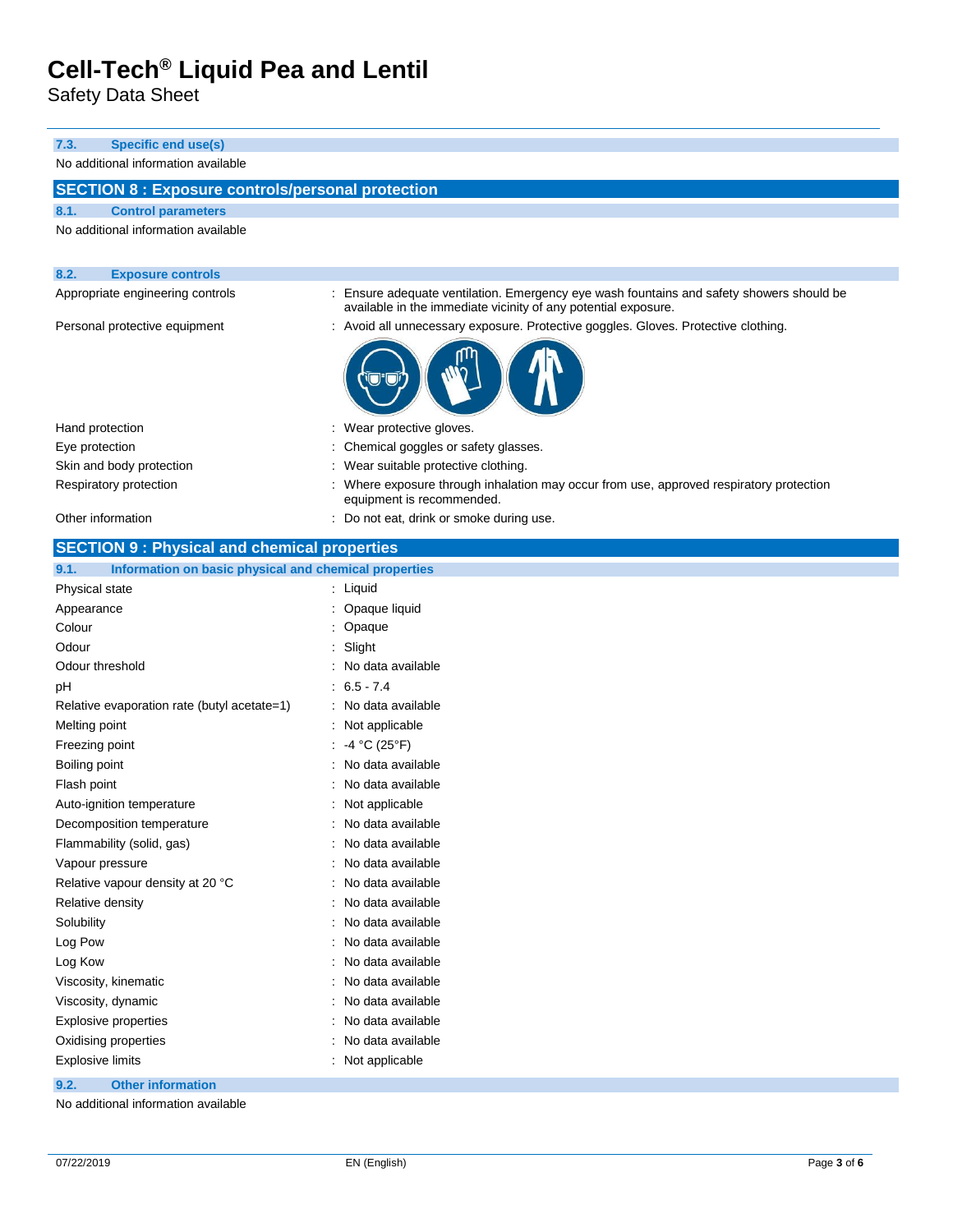Safety Data Sheet

|                 | <b>SECTION 10: Stability and reactivity</b>                                                      |                                                                                                             |             |
|-----------------|--------------------------------------------------------------------------------------------------|-------------------------------------------------------------------------------------------------------------|-------------|
| 10.1.           | <b>Reactivity</b>                                                                                |                                                                                                             |             |
| Stable          |                                                                                                  |                                                                                                             |             |
| 10.2.           | <b>Chemical stability</b>                                                                        |                                                                                                             |             |
| Stable          |                                                                                                  |                                                                                                             |             |
| 10.3.           | <b>Possibility of hazardous reactions</b>                                                        |                                                                                                             |             |
|                 | Hazardous polymerization will not occur                                                          |                                                                                                             |             |
| 10.4.           | <b>Conditions to avoid</b><br>Direct sunlight. Heat sources. Extremely high or low temperatures. |                                                                                                             |             |
|                 |                                                                                                  |                                                                                                             |             |
| 10.5.           | <b>Incompatible materials</b>                                                                    | Acids. Bases. Reducing agents. oxidizing agents. Disinfectants, fungicides, and/or biocides may inactivate. |             |
| 10.6.           | <b>Hazardous decomposition products</b>                                                          |                                                                                                             |             |
|                 | Thermal decomposition generates : Carbon monoxide. Carbon dioxide. hydrocarbons.                 |                                                                                                             |             |
|                 | <b>SECTION 11: Toxicological information</b>                                                     |                                                                                                             |             |
| 11.1.           | <b>Information on toxicological effects</b>                                                      |                                                                                                             |             |
| Acute toxicity  |                                                                                                  | : Not classified                                                                                            |             |
|                 |                                                                                                  | (Based on available data, the classification criteria are not met)                                          |             |
|                 | Skin corrosion/irritation                                                                        | Not classified                                                                                              |             |
|                 |                                                                                                  | (Based on available data, the classification criteria are not met)                                          |             |
|                 |                                                                                                  | pH: 6.5 - 7.4<br>Not classified                                                                             |             |
|                 | Serious eye damage/irritation                                                                    | (Based on available data, the classification criteria are not met)                                          |             |
|                 |                                                                                                  | pH: 6.5 - 7.4                                                                                               |             |
|                 | Respiratory or skin sensitisation                                                                | : Not classified                                                                                            |             |
|                 |                                                                                                  | (Based on available data, the classification criteria are not met)                                          |             |
|                 | Germ cell mutagenicity                                                                           | : Not classified                                                                                            |             |
| Carcinogenicity |                                                                                                  | (Based on available data, the classification criteria are not met)<br>: Not classified                      |             |
|                 |                                                                                                  | (Based on available data, the classification criteria are not met)                                          |             |
|                 | Reproductive toxicity                                                                            | Not classified                                                                                              |             |
|                 |                                                                                                  | (Based on available data, the classification criteria are not met)                                          |             |
|                 | Specific target organ toxicity (single exposure)                                                 | Not classified                                                                                              |             |
|                 |                                                                                                  | (Based on available data, the classification criteria are not met)                                          |             |
|                 | Specific target organ toxicity (repeated                                                         | Not classified                                                                                              |             |
| exposure)       |                                                                                                  | (Based on available data, the classification criteria are not met)                                          |             |
|                 | Aspiration hazard                                                                                | : Not classified                                                                                            |             |
|                 |                                                                                                  | (Based on available data, the classification criteria are not met)                                          |             |
|                 | Symptoms/injuries after eye contact                                                              | : Contact may cause eye irritation.                                                                         |             |
|                 | <b>SECTION 12 : Ecological information</b>                                                       |                                                                                                             |             |
| 12.1.           | <b>Toxicity</b>                                                                                  |                                                                                                             |             |
|                 | No additional information available                                                              |                                                                                                             |             |
| 12.2.           | <b>Persistence and degradability</b>                                                             |                                                                                                             |             |
|                 | Cell-Tech <sup>®</sup> Liquid Pea and Lentil<br>Persistence and degradability                    | Not established                                                                                             |             |
|                 |                                                                                                  |                                                                                                             |             |
| 12.3.           | <b>Bioaccumulative potential</b><br>Cell-Tech <sup>®</sup> Liquid Pea and Lentil                 |                                                                                                             |             |
|                 | Bioaccumulative potential                                                                        | Not established                                                                                             |             |
| 12.4.           | <b>Mobility in soil</b>                                                                          |                                                                                                             |             |
|                 | No additional information available                                                              |                                                                                                             |             |
| 07/22/2019      |                                                                                                  | EN (English)                                                                                                | Page 4 of 6 |
|                 |                                                                                                  |                                                                                                             |             |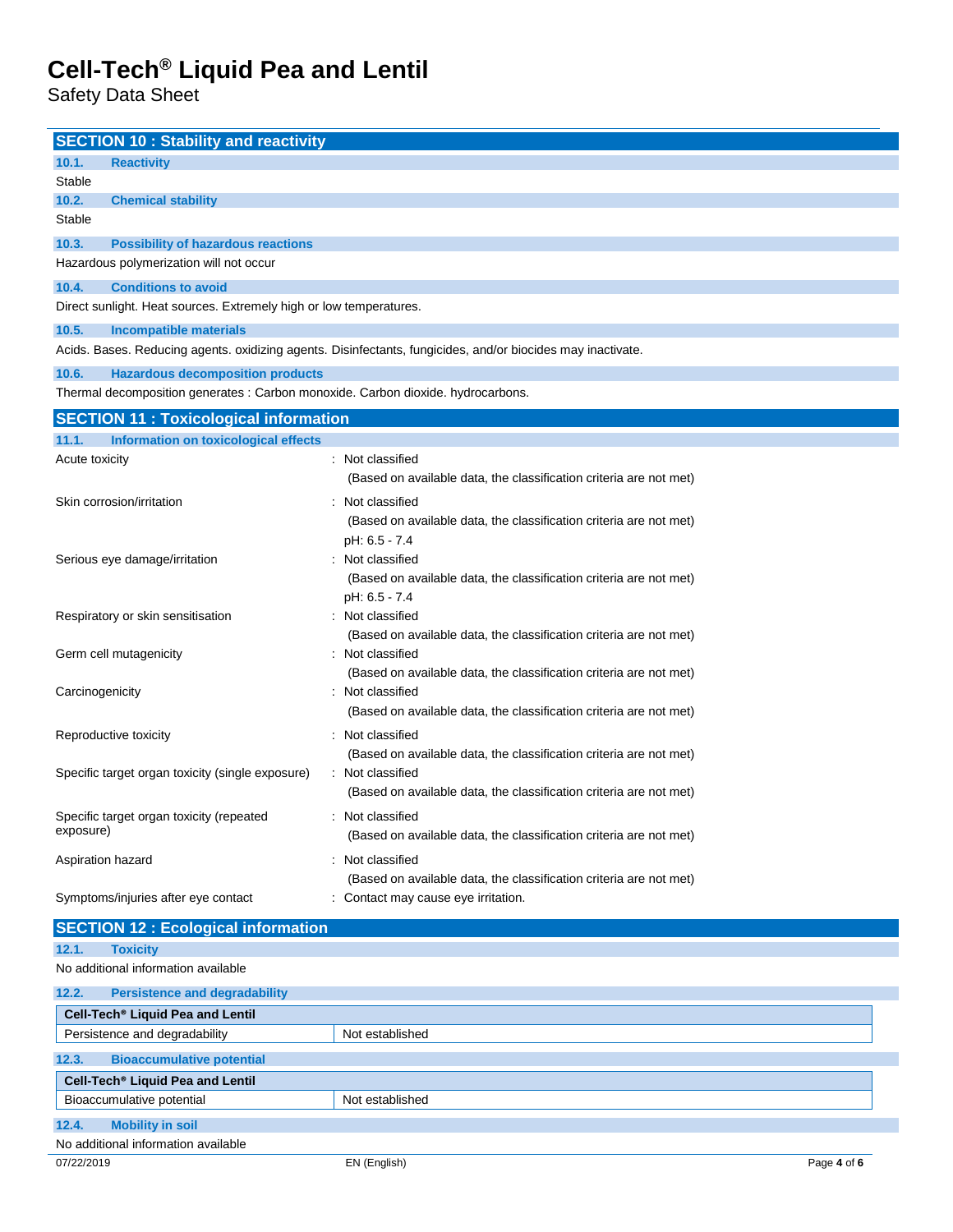Safety Data Sheet

| 12.5.<br><b>Other adverse effects</b>                                                                                                                                                                                                                                                                       |                                                                         |  |                                                                                                                                                                                                                                                                       |  |  |
|-------------------------------------------------------------------------------------------------------------------------------------------------------------------------------------------------------------------------------------------------------------------------------------------------------------|-------------------------------------------------------------------------|--|-----------------------------------------------------------------------------------------------------------------------------------------------------------------------------------------------------------------------------------------------------------------------|--|--|
| Effect on ozone layer                                                                                                                                                                                                                                                                                       | : No additional information available                                   |  |                                                                                                                                                                                                                                                                       |  |  |
| Effect on the global warming                                                                                                                                                                                                                                                                                | : No additional information available                                   |  |                                                                                                                                                                                                                                                                       |  |  |
| Other information                                                                                                                                                                                                                                                                                           | : Avoid release to the environment.                                     |  |                                                                                                                                                                                                                                                                       |  |  |
| <b>SECTION 13 : Disposal considerations</b>                                                                                                                                                                                                                                                                 |                                                                         |  |                                                                                                                                                                                                                                                                       |  |  |
| 13.1.<br><b>Waste treatment methods</b>                                                                                                                                                                                                                                                                     |                                                                         |  |                                                                                                                                                                                                                                                                       |  |  |
| Waste disposal recommendations                                                                                                                                                                                                                                                                              | Dispose in a safe manner in accordance with local/national regulations. |  |                                                                                                                                                                                                                                                                       |  |  |
| Ecology - waste materials                                                                                                                                                                                                                                                                                   | : Avoid release to the environment.                                     |  |                                                                                                                                                                                                                                                                       |  |  |
| <b>SECTION 14 : Transport information</b>                                                                                                                                                                                                                                                                   |                                                                         |  |                                                                                                                                                                                                                                                                       |  |  |
| In accordance with DOT                                                                                                                                                                                                                                                                                      |                                                                         |  |                                                                                                                                                                                                                                                                       |  |  |
| Not regulated for transport                                                                                                                                                                                                                                                                                 |                                                                         |  |                                                                                                                                                                                                                                                                       |  |  |
| <b>Additional information</b>                                                                                                                                                                                                                                                                               |                                                                         |  |                                                                                                                                                                                                                                                                       |  |  |
| Other information                                                                                                                                                                                                                                                                                           | : No supplementary information available.                               |  |                                                                                                                                                                                                                                                                       |  |  |
| ADR                                                                                                                                                                                                                                                                                                         |                                                                         |  |                                                                                                                                                                                                                                                                       |  |  |
| No additional information available                                                                                                                                                                                                                                                                         |                                                                         |  |                                                                                                                                                                                                                                                                       |  |  |
| <b>Transport by sea</b>                                                                                                                                                                                                                                                                                     |                                                                         |  |                                                                                                                                                                                                                                                                       |  |  |
| No additional information available                                                                                                                                                                                                                                                                         |                                                                         |  |                                                                                                                                                                                                                                                                       |  |  |
| Air transport                                                                                                                                                                                                                                                                                               |                                                                         |  |                                                                                                                                                                                                                                                                       |  |  |
| No additional information available                                                                                                                                                                                                                                                                         |                                                                         |  |                                                                                                                                                                                                                                                                       |  |  |
| <b>SECTION 15: Regulatory information</b>                                                                                                                                                                                                                                                                   |                                                                         |  |                                                                                                                                                                                                                                                                       |  |  |
| 15.1. US Federal regulations                                                                                                                                                                                                                                                                                |                                                                         |  |                                                                                                                                                                                                                                                                       |  |  |
| All components of this product are listed, or excluded from listing, on the United States Environmental Protection Agency Toxic<br>Substances Control Act (TSCA) inventory except for:                                                                                                                      |                                                                         |  |                                                                                                                                                                                                                                                                       |  |  |
| Cheese whey                                                                                                                                                                                                                                                                                                 | CAS No 9219-90-3                                                        |  | 0.17%                                                                                                                                                                                                                                                                 |  |  |
| This product or mixture does not contain a toxic chemical or chemicals in excess of the applicable concentration as specified in 40<br>CFR §372.38(a) subject to the reporting requirements of section 313 of Title III of the Superfund Amendments and Reauthorization Act<br>of 1986 and 40 CFR Part 372. |                                                                         |  |                                                                                                                                                                                                                                                                       |  |  |
| <b>15.2. International regulations</b>                                                                                                                                                                                                                                                                      |                                                                         |  |                                                                                                                                                                                                                                                                       |  |  |
| No additional information available                                                                                                                                                                                                                                                                         |                                                                         |  |                                                                                                                                                                                                                                                                       |  |  |
| <b>National regulations</b><br>15.2.2.                                                                                                                                                                                                                                                                      |                                                                         |  |                                                                                                                                                                                                                                                                       |  |  |
| Cell-Tech <sup>®</sup> Liquid Pea and Lentil                                                                                                                                                                                                                                                                |                                                                         |  |                                                                                                                                                                                                                                                                       |  |  |
| This material is not considered hazardous according to the criteria of the US OSHA Hazard Communication Standard (29 CFR 1910.1200).                                                                                                                                                                        |                                                                         |  |                                                                                                                                                                                                                                                                       |  |  |
| 15.3. US State regulations                                                                                                                                                                                                                                                                                  |                                                                         |  |                                                                                                                                                                                                                                                                       |  |  |
| California Proposition 65 - This product does not contain any substances known to the state of California to cause cancer<br>and/or reproductive harm                                                                                                                                                       |                                                                         |  |                                                                                                                                                                                                                                                                       |  |  |
| <b>SECTION 16 : Other information</b>                                                                                                                                                                                                                                                                       |                                                                         |  |                                                                                                                                                                                                                                                                       |  |  |
| Abbreviations and acronyms                                                                                                                                                                                                                                                                                  |                                                                         |  | : ACGIH (American Conference of Governement Industrial Hygienists). ATE - acute toxicity<br>estimate. CAS - Chemical Abstracts Service. GHS - Globally Harmonised System. HCS -<br>Hozard Communication Standard, OSHA, Occupational Safety and Hoalth Administration |  |  |